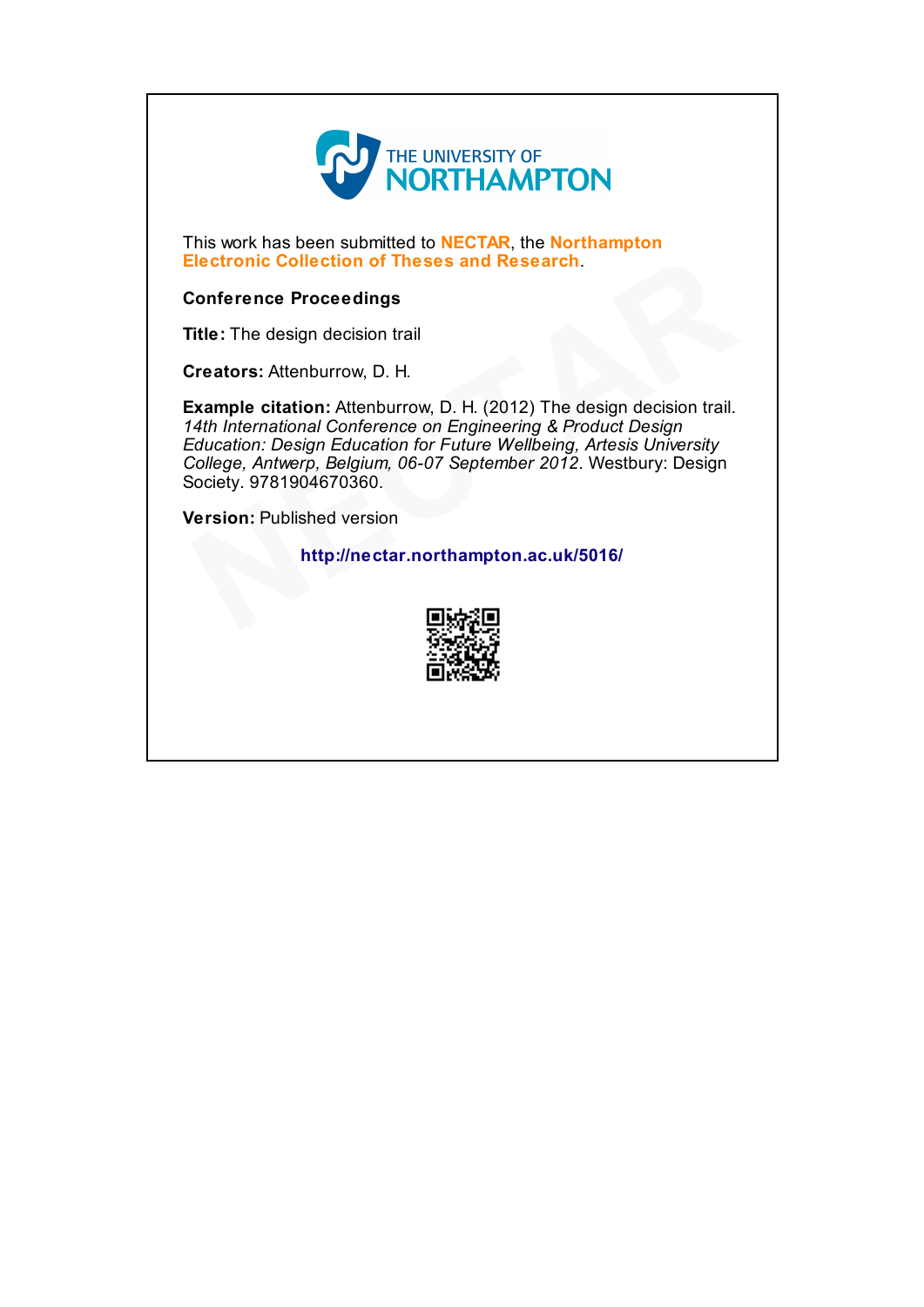# THE DESIGN DECISION TRAIL: A STUDENT DESIGN PROJECT NARRATIVE, TUTORIAL TOOL AND ROUTE TO EMPLOYABILITY.

## **Author:**

#### **ABSTRACT**

This paper describes the invention, development and inclusion of the design decision trail on undergraduate and postgraduate design provision at the University of Northampton. The design decision trail engages with: employability, personal and academic development, inclusive and reflective approaches to study. It can be extended from design to other subjects.

A design decision trail is a student produced, visual narrative of a design project. It includes, dated and edited visual decision points. It is produced concurrently as the design project progresses. A successful design decision trail can enable quick understanding and communication of a design student's progress during their project. It is an informal document through which students can reflect on their performance. It can be used to share project information with staff, student peers and potential employers. It can be edited to emphasise the skills and competencies required by different readers. A good visual design decision trail does not rely on text and therefore can have an international communication advantage.

*Keywords: Design Decision Trail, creativity auditing, project narrative, reflective learning tool, employability*

## INTRODUCTION

To Research product design employer needs, D. Attenburrow [1] identified qualities and competences required by employers of product designers. Textural data was taken from Design Week appointments pages, over four years. The data was analysed by word count, under the following headings: personal, creative, technical and computing. Words under the personal heading outnumbered the rest. Employers seemed to want personal professional qualities from their employees. How can graduating design students, show this professional quality through their work?

T. Kotch, a Professor in Health Studies [2] describes the use of decision trails as an auditing tool to establish rigour in qualitative research. Could this approach apply to design studies? A decision trail may help design students show the qualitative nature of their professional personalities, through their project work. I tested a design decision trail approach in my MA studies to monitor and reflect on both written and practical work. All of those MA assignments had to be reader or client centred.

This paper defines the design decision trail. How it works as a creativity-auditing tool to show design thinking and its appropriateness for its readers. The paper continues by describing the design decision trail in context of the student, tutor and employer. The student can visually describe the narrative of their design project. The tutor can use it as a tutorial tool, allowing an overview of undergraduate, and postgraduate projects. For the employer perspective, endorsements were collected to illuminate student's use of design decision trails at interview. The introduction of design decision trails across subjects at the University of Northampton has enabled me to gain a Teaching Fellowship.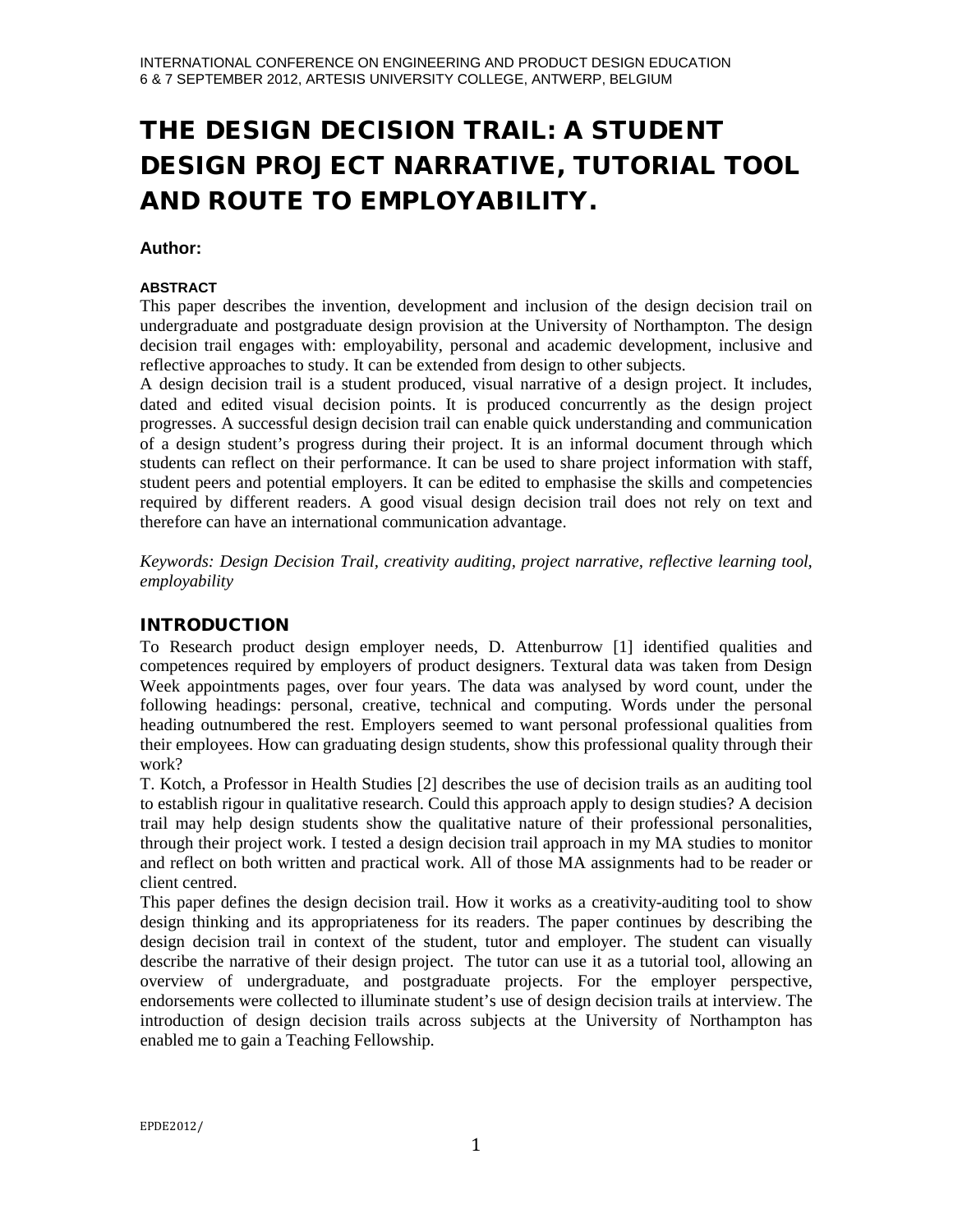# WHAT IS A DESIGN DECISION TRAIL?

A design decision trail is a dated, visual narrative of a design project. It can be edited to suit the reader, who may be a client or potential employer. It should illuminate the student's design thinking, throughout their design project. The suggested format is that of a hard backed A4 sketchbook. It could also be translated for online or other methods of delivery.

## **A Creativity Auditing Tool**

The traditional design portfolio tends to show finished design proposals. The design decision trail can include information from design research sources such as research data, brief, design journal articles, design development sheets, sketchbooks, sketch models, prototypes, CAD and technical reports. Information from these sources aid design decision-making. It can be abridged within the design decision trail to show a convincing narrative journey through the creative project landscape. It can include quantitative and qualitative evidence shown graphically. The design decision trail needs to be presented as a visually engaging communication tool and passport to design employment.

Design decision trail readers may include: tutors, student's potential employers, professional peers, manufacturers, research groups, marketing teams and technical advisors. Careful editing of different aspects of the project can be represented to suit the particular reader. The design decision trail should be visual rather than written. Students are encouraged to integrate photos of models alongside scanned drawings from design development sheets. This may help when communicating internationally. The tutor and student can monitor growth of learning across subjects covered by the project to navigate the mounting complexity of the design project.

# STUDENT PERSPECTIVE

If students haphazardly record the design project, the value of the whole story may be lost. Compiling a project design decision trail can help refine this information. It can enable students to reflect on, and show their best practice from sketchbooks, developmental drawings, photos of models and prototypes from briefing to proposal. Students can convert written research into graphic representations. Technical and aesthetic considerations can be aligned reducing annotation.

The student is responsible for up dating their design decision trail. The more comprehensive the trail, the less time is lost at tutorials as tutors re-acquaint themselves with the project. A high quality decision trail can promote high quality feedback. It can help the student and tutor understand the complexity, depth and breadth of the design project. It can foster the student tutor learning partnership and form the basis of formative and summative assessment presentations. The design decision trail can also be shared with the student's peer group. The informality of the design decision trail can be vital in constructing formal reports.

Networking with potential employers, manufacturers and project contacts can be initiated and developed. The student can have control of how they wish to be reflected in the jobs market. Students are encouraged to send out regular design decision trail, one page edited versions to invite interest, advice and support from external contacts.

# **Tutorial Tool**

The design decision trail can help the student engage with tutors from different disciplines. Each tutor or technician can see previous and ongoing areas of project research. Some design decisions may require the student to revisit the original brief. The tutor may add to previous work or suggest new territories of investigation to encourage the student and increase their confidence.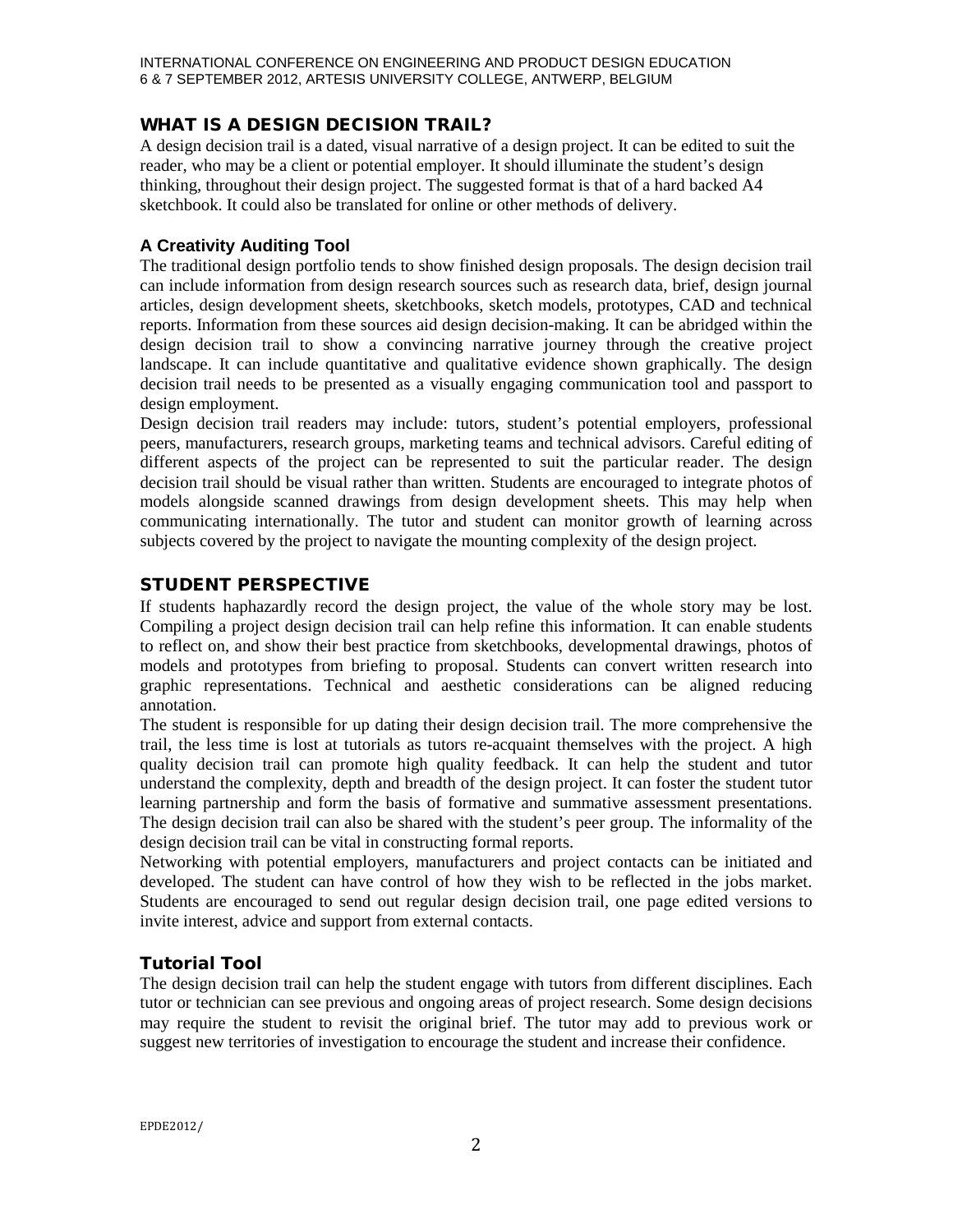#### INTERNATIONAL CONFERENCE ON ENGINEERING AND PRODUCT DESIGN EDUCATION 6 & 7 SEPTEMBER 2012, ARTESIS UNIVERSITY COLLEGE, ANTWERP, BELGIUM

## **Situated writing and the design decision trail**

The design student needs to understand that, as a professional designer, they are employed to be creative on behalf of others. These can include their employer or client as well as users of their design proposals. The design decision trails need to be dynamic enough to be redesigned, rewritten and edited to engage with different readers. The student may have to edit it to answer a potential employer's job description. The student may use their design decision trail to gain technical support from a manufacturer. Therefore, it is advantageous for the student to keep their design decision trail up to date throughout their project, to be prepared for, and benefit from these opportunities. A visual design decision trail may be useful for international communication. Design students usually exhibit their finished proposals at the end of their course. The design decision trail can be used as an exhibition handbook to describe the narrative and context of the project to engage with passing potential employers. Students should view these encounters as informal interviews. Newly qualified students may have little professional design experience. The design decision trail can evidence how they may perform in work. A comprehensive design decision trail may carry the evidence to reduce the risk of interview failure. The student, of course, should research the company offering employment. Their design decision trail should reflect the job specification, the core purpose of the business, and align the student's qualities and competences to benefit the potential employer.

## **The Design Decision Trail as a Reflective Learning Tool**

Students can use their design decision trail as a shared and self-reflective document of their design thinking and learning. Brockbank, McGill and Beech [3] define reflective learning as involving:

…dialogue with others for improvement or transformation whilst recognizing the emotional, social and political context of the learner.

The design decision Trail can support this and function as a personal SWOT analysis to monitor their strengths, weaknesses, opportunities and threats. A comprehensive design decision trail can illuminate all aspects of a design project. On the University of Northampton design courses, the design decision trail is introduced in year 2 but is used primarily on minor and major projects in year 3. Students are encouraged to personalise their decision trail and design work, yet answer the brief explicitly. Design project visibility and differentiation can advantage the student in a competitive jobs market. The design decision trail can be used as a pitching device at formal and informal networking events.

## TUTOR PERSPECTIVE

## **Tutorial Methodology**

Up to date design decision trails can enable the tutor to monitor large tutorial groups and individuals. The tutor may use Post-it notes to insert comments into the design decision trail without drawing or writing on student work. Mind mapping software can be used during one to one tutorials to log key words, images and their relationships. This can give the tutor and student a holistic overview of the project. A laptop used in the student's work area can help achieve this. Tutorial mind maps can be shared with other tutors. Each tutor can see previous and ongoing research through the project. This can enable each tutor to build on existing, or suggest new research and approach.

'Proxemics' is a word first coined by Hall [4] suggesting spatial behaviour. Insensitivity to tutor or student personal space during tutorials can create uncomfortable or intrusive learning environments. Sensitive use of personal space can help create a positive and supportive teaching space. The computer screen can enable the tutor and student to sit comfortably side by side to

EPDE2012/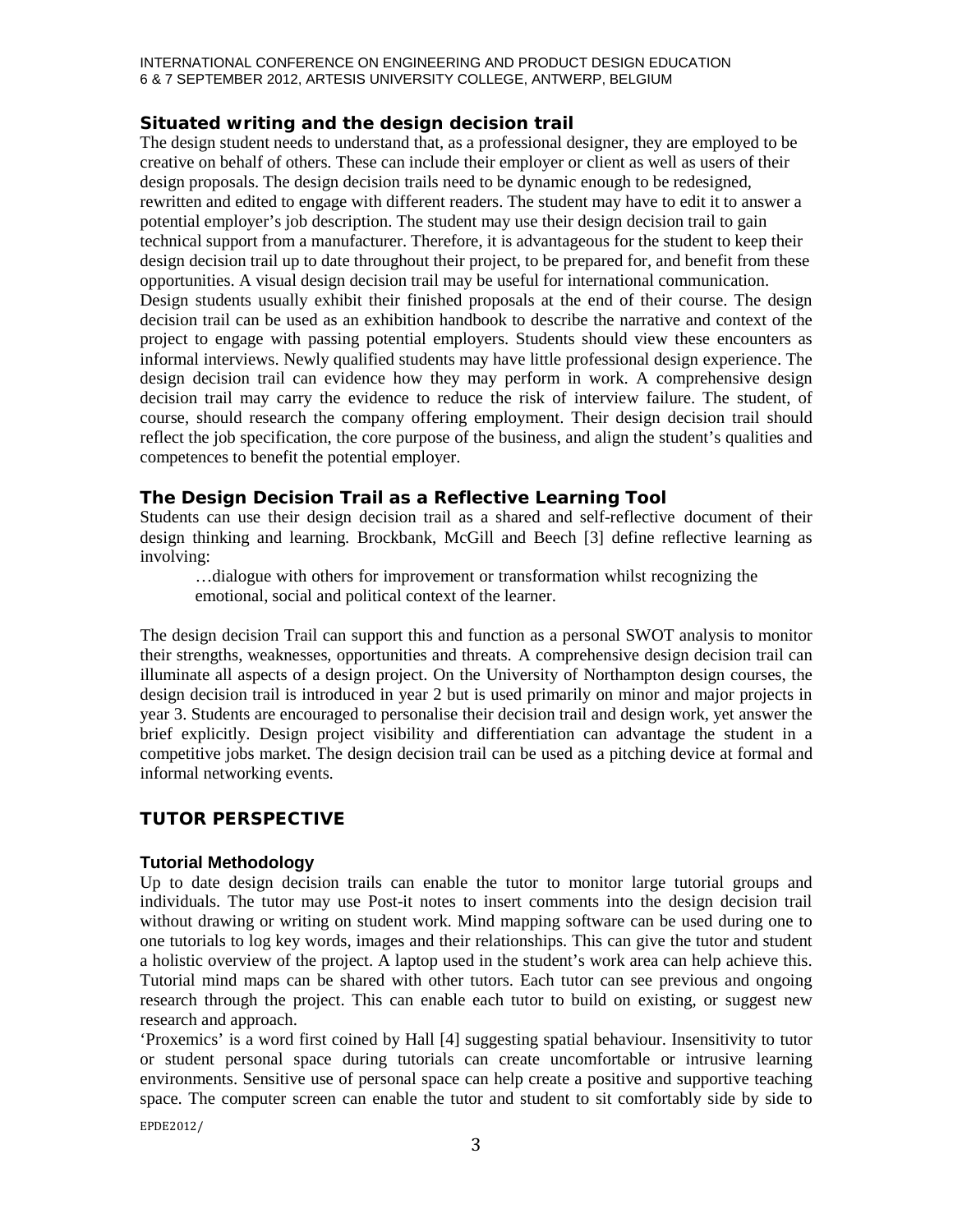#### INTERNATIONAL CONFERENCE ON ENGINEERING AND PRODUCT DESIGN EDUCATION 6 & 7 SEPTEMBER 2012, ARTESIS UNIVERSITY COLLEGE, ANTWERP, BELGIUM

view the tutorial mind map on the screen to create a good listening and verbal communication environment. Furnam [5] identifies that:

Sitting opposite a person often symbolises opposition. … Sitting side by side often symbolises co-operation and support but can be uncomfortable if people are seated too close together or if they feel they are not getting enough eye contact [4]

Leathers [6] describes a proximate environment:

When we use the space that can be perceived directly, we are communicating within the *proximate environment.* The proximate environment includes everything that is physically present to the individual at a given moment. [5]

#### **Tutorials and Mind Mapping Software**

T. Buzan [7] identifies that we can remember more through colour, drawings, images and key words in 'radiant thinking' maps as a:

…creative thinking mechanism. That …utilizes all the skills commonly associated with creativity, especially imagination, association of ideas and flexibility.

Mind mapping software can be used during group, or one to one tutorials. Using computer mind maps during project tutorials, allows the tutor and tutee to identify research omissions. They can suggest remedies to rebalance the project. In one to one tutorials each mind map creates a snapshot of the project at that point. Key words, scanned drawings and photographs can be pasted in during the tutorial. This creative, dynamic record can be revisited at future tutorials. The mind map can then be inserted into the design decision trail as a record of the tutorial dialogue.

The use of the design decision trail with tutorial mind maps is not unlike traditional auditing. The design decision trail could be like a profit and loss statement. Tutorial mind maps as a balance sheet. Champbell [7] describes a profit and loss statement as:

…a summary of the trading activities over the period of a financial year.

The design decision trail describes the creative activities over the period of the project. The tutorial mind map could be seen as a balance sheet. Chambell [7] describes a balance sheet as:

…the financial state of the company on the last day of the financial year.

…It is sometimes described as a 'snap-shot' of the business's finances on the day in question.

Tutorial mind maps can be dated and saved. Agreed objectives can be prioritised between the tutor and student that can be revisited at future tutorials.

## **National Student Survey**

The design decision trail can help cover many of the National Student Survey questionnaire [8] headings, such as:

• The teaching on my course'-The design decision trail and tutorial mind maps can bring together teaching from across the course curriculum.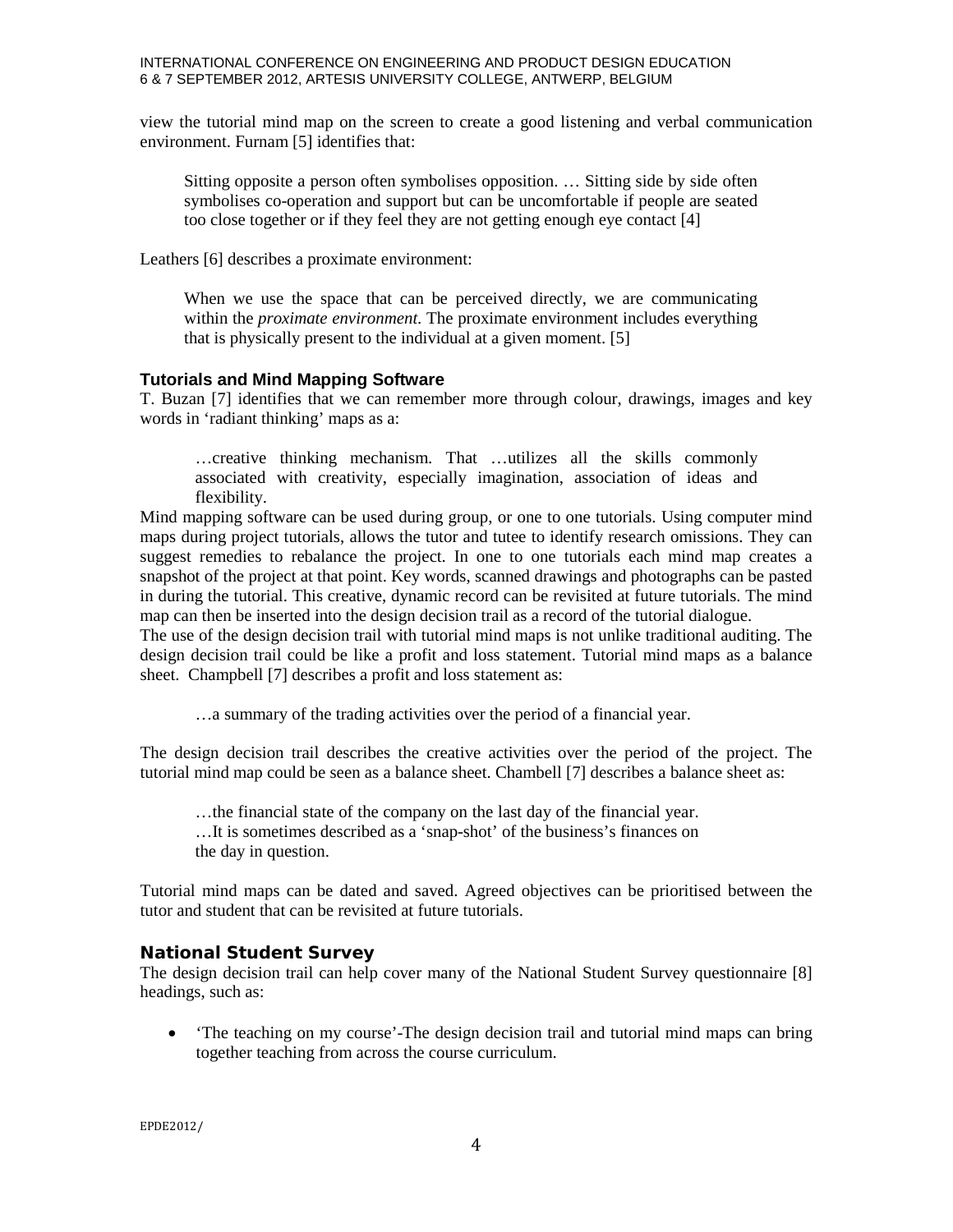- 'Assessment and feedback' -The design decision trail can be used for both formative and summative assessments. The tutorial mind maps can be used at formative assessment points. The design decision trail and the tutorial mind maps can be sources of ongoing project feedback.
- 'Academic support'- The tutorial mind maps and the design decision trail can record advice given to support student's study choices.
- 'Oganisation and management' course organisation points can be signposted through the design decision trail during the final major projects when final year students are working more independently.
- 'Personal development'-The design decision trail can allow the monitoring of student's personal growth in confidence, professionalism, time management, presentation skills and network building.

Tutors can encourage students to generate contact networks. These may lead to employment. The student could send out monthly project progress bulletins to potential employers. The bulletins can be edited excerpts from their design decision trails.

## **EMPLOYER PERSPECTIVE**

Employers may not fully understand the nature of modern design, or appreciate how design may benefit their business. The design decision trail can help the potential employer understand the scope of the design applicants skills and qualities. If the student applicant has researched the employer's company they can edit their decision trail to turn their attributes into benefits for the potential employer. An employer will appreciate if an employment decision is made easier for them. If the application was unsuccessful for the student, feedback at interview will be simpler for the employer and useful for the student. Employers may have an established design team. The design decision trail may make it easier for the employer to see how a new or replacement team member could fit into, add value, and perhaps develop new working practices within the business.

## **Endorsements**

From past student feedback from design interviews where the student applicants have used their design decision trails I have collated endorsements from their employers and contacts.

Success at interview at Dyson using a design decision trail (Ian Brough, Knowledge Transfer Partnership Associate 05).

On approaching Design Against Crime, Central St Martins:

'…I showed them my decision trail and from looking at that they said they liked my ideas and the way I thought. They offered me a place as an intern there and then.' (Sally Carter, PD graduate 07)

At RSA shortlist interview, to paraphrase panel members: (Ken Grange, Nick Levine) *'What ever you do, do not lose that.'* -referring to the design decision trail document (said to Ben Frost PD graduate 07).

A third year product design student while still studying with us was given an internship with the advertising company, Don't Panic in the University of Northampton's Portfolio Centre on the strength of his decision trail. (Dane Ellis, third year product design student 08)

EPDE2012/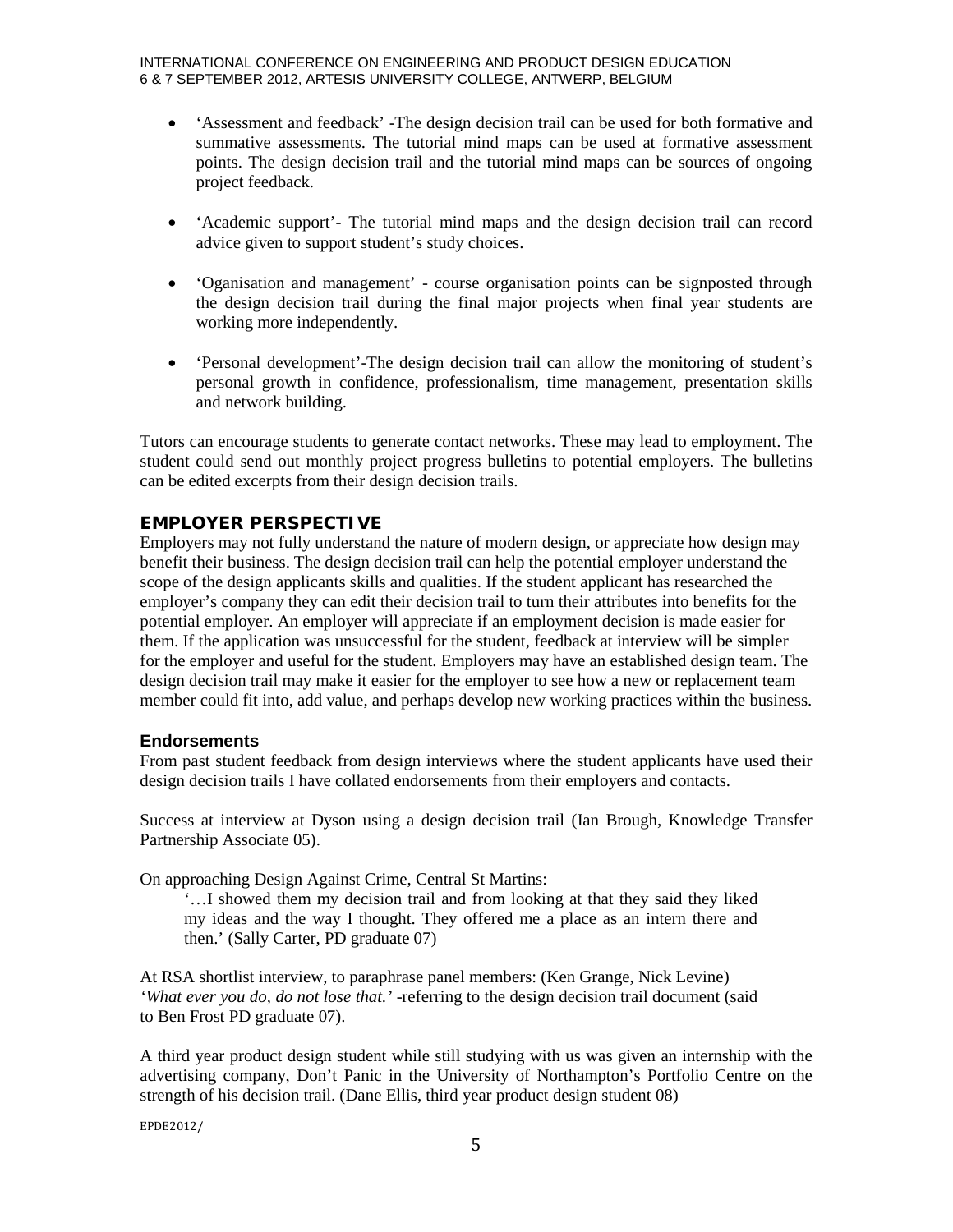'Having a trail of ones work allows us to make coherent decisions based on fact. Keep up the trail!' (Ross Lovegrove 2009 email to Ben Frost, product design graduate in employment looking for a new job.)

'I saw the head of the design department and he commented that they were interested to see (the design decision trail) as '*he hasn't seen one before and that it does help to show that you (the candidate) can make decisions on your own.'* (Jenni Priscott, Interior Design Student 2011)

'They were very engaged when showing them the portfolio, and the decision trail helped show all the options made and problems overcome. The interviewers commented on the decision trail *'it has been quite a journey for you, and you have a large body of work- we can tell that you have worked hard over the last year'.* If I didn't have the decision trail, then I would have shown them pictures and talked, but with the DT I could go through each stage in the project and remind myself of what I did and talk in more detail and keep the interview exciting and interesting. instead of just showing the employers the finished product, I showed them the whole journey.' (Paul Pilliste Product Design student 2011, Arnold Engineering Plastics LTD., Northampton)

The traditional CV and design portfolio usually describes the applicant's attributes by highlighting skills and experience. These may match the employer's needs. If the student researches the potential employer, their design decision trail can be edited to show the applicant's attributes translated to create focused benefits for the potential employer.

## **CONCLUSION**

Many design jobs do not appear in appointments pages. University of Northampton design students are encouraged to take a proactive approach by cultivating working relationships with companies contacted during their project work. They can also research target companies and edit their design decision trails accordingly with a view to contacting companies speculatively for work and building their design network.

## **Student Self-marketing**

Many graduating students now have their own web sites. What innovative approaches have students used on their websites to secure work? Research into existing student web sites may identify innovative approaches to job hunting. Do student websites have traditional formats and approaches that may be disadvantageous? Can a design decision trail approach aid the students present themselves online? Can this increase and improve student visibility in the jobs market.

Design decision trails have now been adopted by other undergraduate courses at the University of Northampton Product Design, Interior Design, Graphic Design and Illustration. It will be interesting to see how Graphics and illustration utilise and modify the nature of the design decision trail. Following my success at becoming a University of Northampton Teaching Fellow. For developing the design decision trail examples are to be broadcast on corridor screens.

## **Postgraduate Study and the Design Decision Trail**

Postgraduate design teaching at the University of Northampton uses the design decision trail as part of the curriculum. Knowledge Transfer Partnerships, have used design decision trails to help staff representatives monitor the associate's progress, suggest inputs across their projects and develop their relationship with the company. The majority of our Knowledge Transfer Partnership associates now work full-time for their partnership companies. The Postgraduate Certificate in Creative Industries, showed that the design decision trail can be used students across the creative industries. It is now used on our new MA in Design.

EPDE2012/